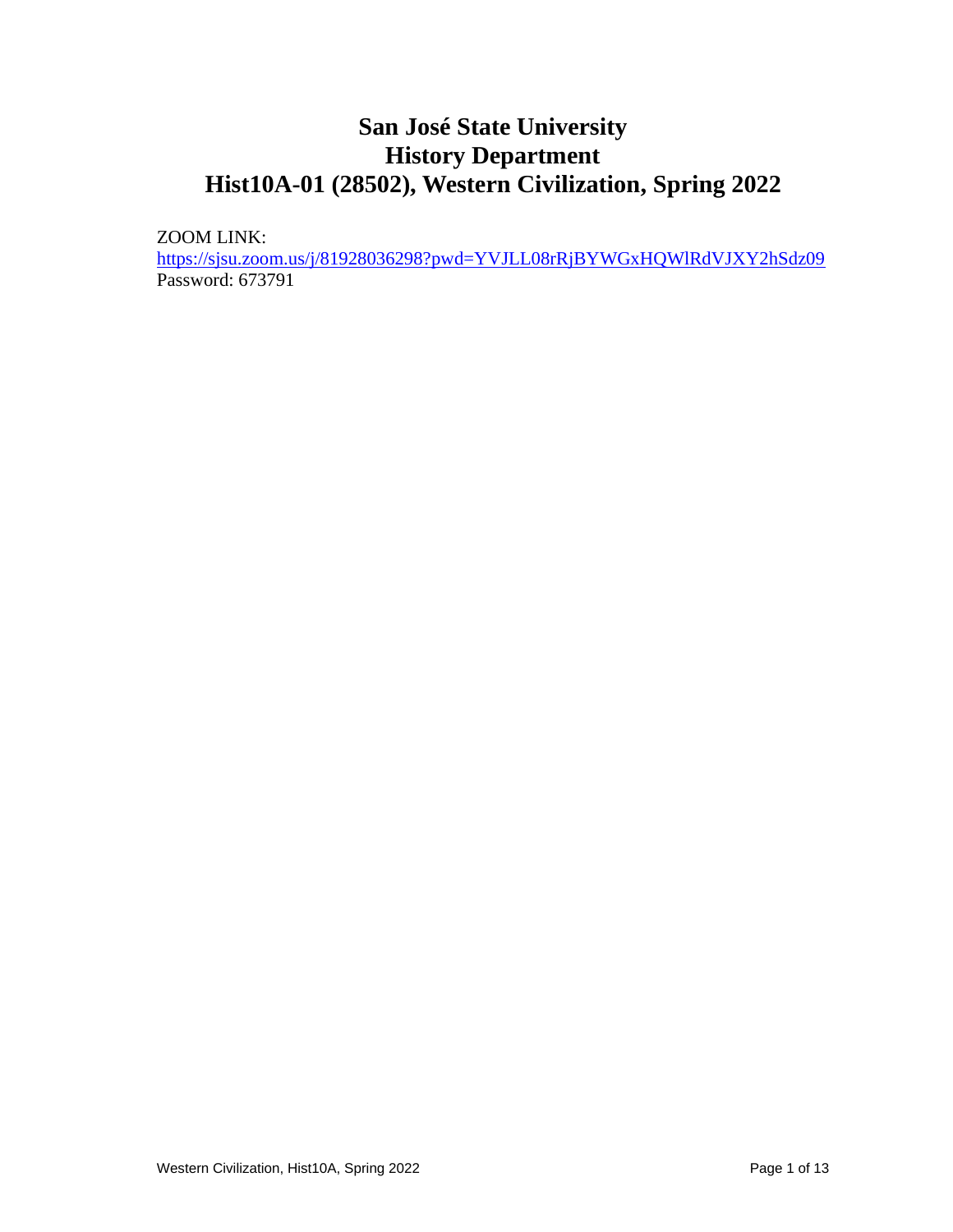| <b>Instructor:</b>      | Prof. Allison Katsev                                                                                                                                                           |
|-------------------------|--------------------------------------------------------------------------------------------------------------------------------------------------------------------------------|
| <b>Office Location:</b> | <b>DMH 140</b>                                                                                                                                                                 |
| <b>Telephone:</b>       | 408-924-5508                                                                                                                                                                   |
| <b>Email:</b>           | Allison.Katsev@sjsu.edu<br>Please, feel free to e-mail me or come to office hours with any<br>questions you have, big or small!                                                |
| <b>Office Hours:</b>    | W 12:00pm-1:00pm<br>Due to university COVID precautions:<br>office hours will be held Via Zoom:<br>https://sjsu.zoom.us/j/87600341061?pwd=VjdldVd2cWRaOEFv<br>SVJxcnZ4L1NiZz09 |
|                         | Passcode: 601016                                                                                                                                                               |
|                         | Also via email and by appointment                                                                                                                                              |
| <b>Class Days/Time:</b> | MW, 1:30PM-2:45PM                                                                                                                                                              |
| <b>Classroom</b>        | <b>January 26-February 9:</b><br>https://sjsu.zoom.us/j/81928036298?pwd=YVJLL08rRjBYWGx<br>HQWIRdVJXY2hSdz09<br>Password: 673791                                               |
|                         | <b>Beginning February 14: DMH 163</b>                                                                                                                                          |
|                         | $\sim$ $\sim$ $\sim$                                                                                                                                                           |

**GE/SJSU Studies Category:** GE Area <sup>D</sup>

# **Faculty Web Page and MYSJSU Messaging**

Course materials (the syllabus, quizzes, guidelines for assignments) may be found on the course website on Canvas. You are responsible for regularly checking email for important messages about the class.

# **Course Description**

History and culture of Europe; social and political structures; roles of individuals and groups; relationships among ideas, institutions, society and culture; to 1648.

In this course, we will explore Western Civilization from its very beginnings to the eve of the modern era. We'll begin in prehistoric times, and from there study the coming and going of civilizations from Ancient Sumer to Medieval Europe. Among questions we'll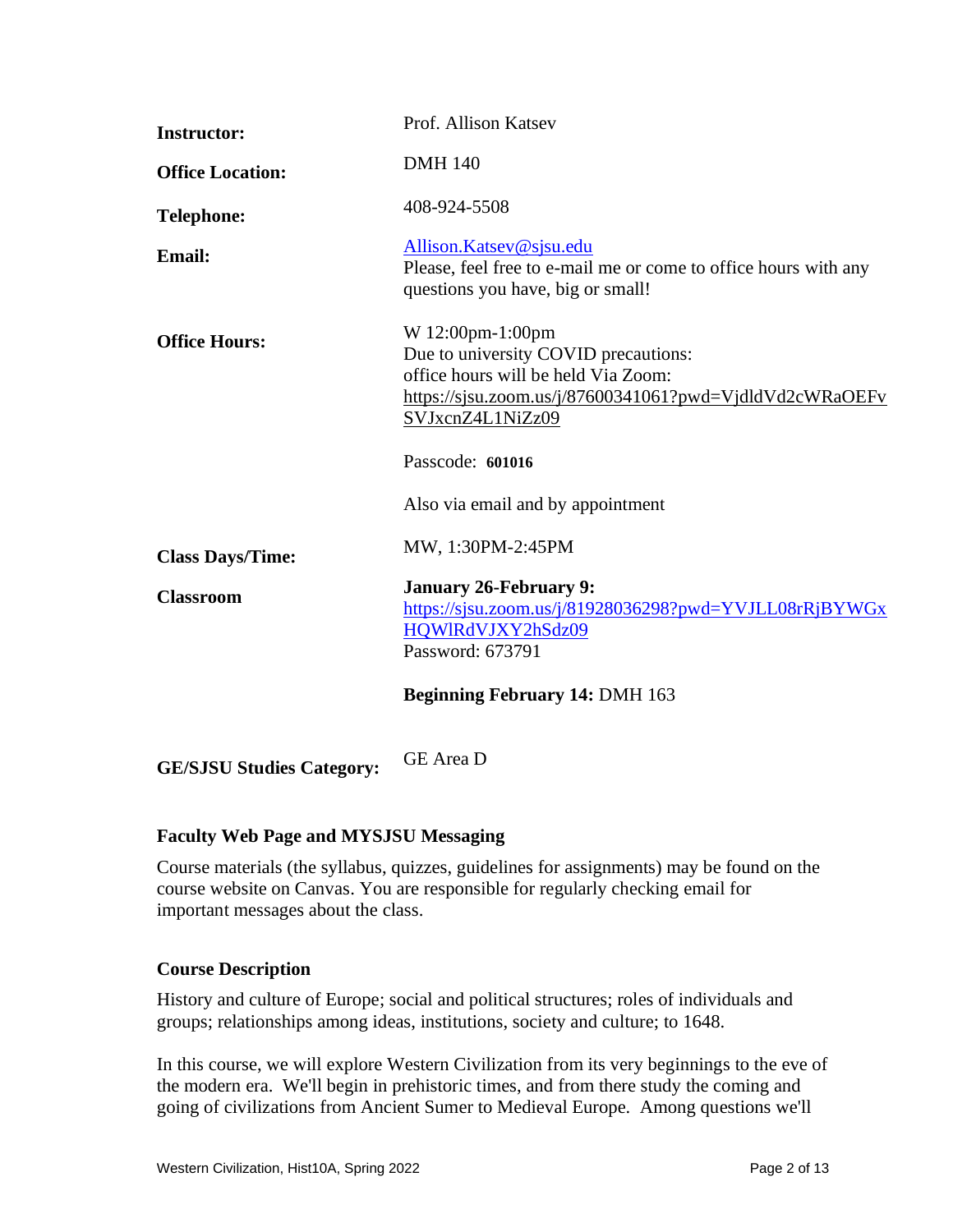consider along the way: Why do humans come up with such a variety of ways of organizing themselves? Why did democracy arise in Athens and why didn't it last? What can ancient philosophers tell us about how to live a good life? Why did the Roman Empire fall? How dark were the Dark Ages? What makes a civilization strong, and what makes it weak?

The course will involve significant student involvement in every class meeting. Issues will often be framed by a brief lecture at the beginning of class, but class time will be primarily devoted to grappling with key historical questions, whether through in-depth analysis of primary sources, or weighing the evidence presented in the textbook and elsewhere.

**This class will be taught remotely, synchronously through the week ending February 11. That means that we will meet via Zoom at the scheduled class time. You are expected to participate in this class as you would if we were meeting faceto-face. Beginning on February 14, it will be taught in person. During class, both remote and in person, I will introduce material and students will participate in active discussion and analysis of the material.**

# **IF YOU HAVE ANY TECHNOLOGICAL ISSUES (FOR EXAMPLE, NO MIC ) PLEASE LET ME KNOW AND WE'LL FIGURE OUT A WORK AROUND (FOR EXAMPLE, CONTRIBUTING VIA THE ZOOM CHAT OR BORROWING EQUIPMENT).** SJSU has a free equipment loan program [\(https://www.sjsu.edu/learnanywhere/equipment/index.php\)](https://www.sjsu.edu/learnanywhere/equipment/index.php) available for students.

# **Course Goals and Student Learning Objectives**

#### **GE Learning Outcomes (GELO)**

This GE (Area D) has a writing requirement of a minimum of 1500 words. Students will write two 5-paged papers. In addition, students will write substantive essays in two timed exams.

On successful completion of this GE course, students will be able to: From reading, lectures, writing, discussion and group projects:

1. demonstrate understanding of the ways in which social institutions, culture, and

- environment shape and are shaped by the behavior of individuals, both past and present (GELO 1);
- 2. place contemporary social developments in cultural, environmental, geographical, or historical contexts (GELO 3);
- 3. draw on social/behavioral science information from various perspectives to formulate applications appropriate to contemporary social issues (GELO 4);

Based on work throughout the class and tested in the exams and the second essay:

4. compare and contrast the dynamics of two or more social groups or social systems in a variety of historical and/or cultural contexts (GELO 2).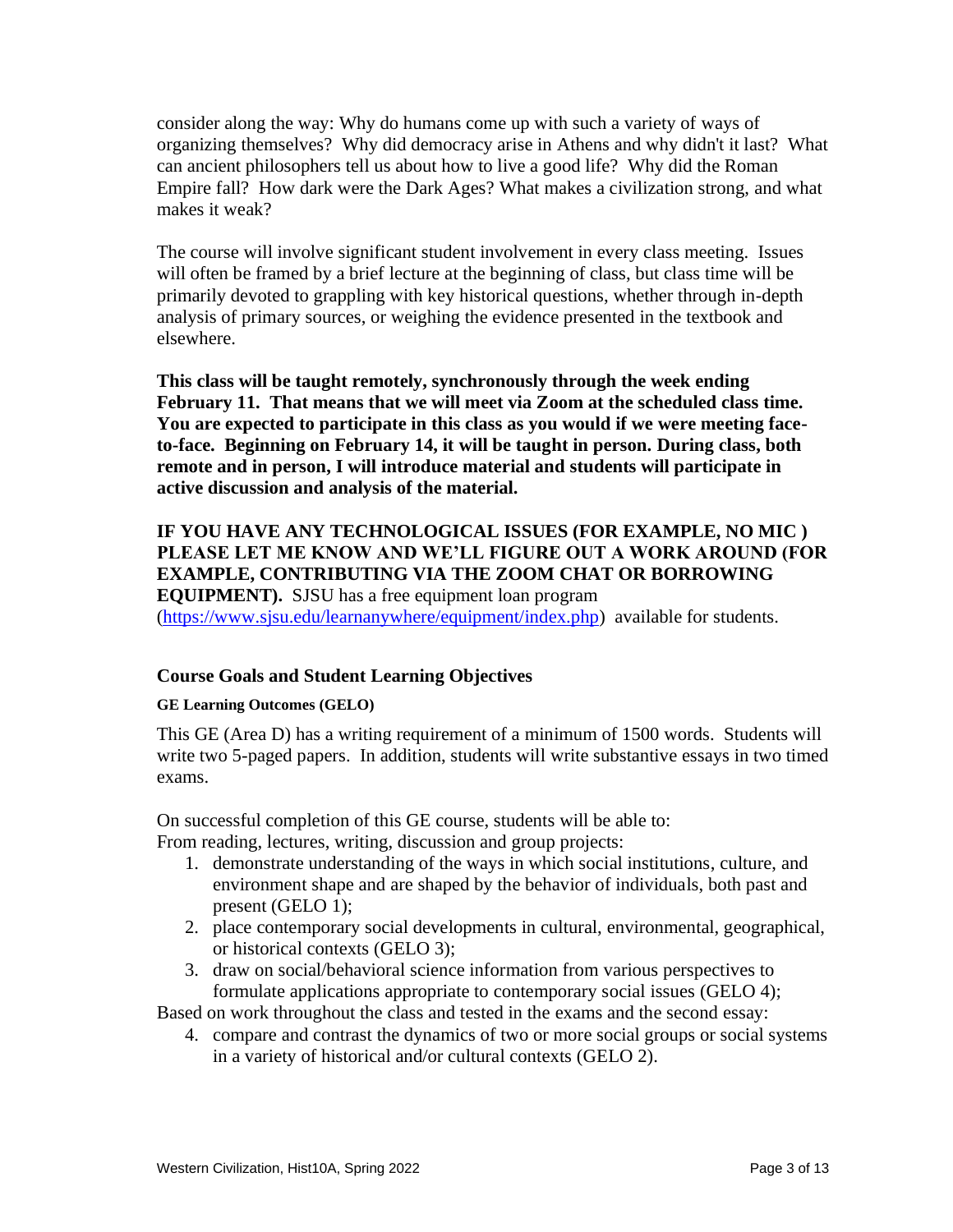#### **Course Learning Outcomes (CLO's)**

In addition to the above GE Learning Outcomes, upon completion of this course, students will be able to:

CLO 1: identify major trends in Western Civilization in the pre-modern. Students will learn to do this through guided discussions of the textbook and seminal primary sources . CLO 2: Assess critically the legacies that pre-modern civilizations have left in the modern world. Students will learn this through guided discussion, as well as group projects and individual essays requiring in-depth analysis and broad synthesis.

## **Required Texts/Readings**

### **Textbooks**

1) Frankforter and Spellman, *The West: A Narrative*, Volume One: to 1660, Third Edition, loose leaf (ISBN 9780205241071). **Available for purchase at the Spartan Bookstore or on the Spartan Bookstore website.**

**[NOTE: This book is available an e-text at** https://www.pearson.com/store/p/west-thea-narrative-history-combined-volume/P100003099743/9780205921966]

2) Primary sources for document investigations and your group projects. The links to these documents will be provided on Canvas.

## **Course Requirements and Assignments**

**1) ONLINE CHAPTER QUIZZES DUE BY 1:00 PM ON THE DAY OF THE ASSIGNED READING (10% of grade**): 12 online quizzes, 10 questions each, covering each of the chapters assigned in *The West*, available at our course website. The quizzes are open-book. You may use your book and notes, but you can't consult with other students. You'll have 20 minutes to complete the quiz, thus I suggest you read the whole chapter carefully before starting the quiz. Each quiz will be available 10 days before the reading is due, and must be completed by 1:00 pm on the day it is due. If you have questions about the correct answers for individual questions, make note of them. I'll be happy to answer such questions after the quiz is due.

Note: You cannot make up a quiz; but the two lowest scores are dropped.

**2) MIDTERM EXAM, MARCH 7 (15% of grade)**: Quote analysis and essays covering the theme of the past weeks. You will be given quotes from primary sources we discussed to analyze in terms of key issues of the class; and you will be given a choice of essay questions based on the "Learning Objectives" at the beginning of each chapter of *The West*. More details will be provided before the midterm exam. NO NOTES OR BOOKS, BUT YOU MAY BRING 1 PIECE OF NOTEBOOK PAPER (8x11) WITH HANDWRITTEN NOTES ON BOTH SIDES. YOU'LL TURN THE NOTEBOOK PAPER IN WITH YOUR EXAM.

# **3) FIRST ESSAY, 2 PAGES, (10% of grade)**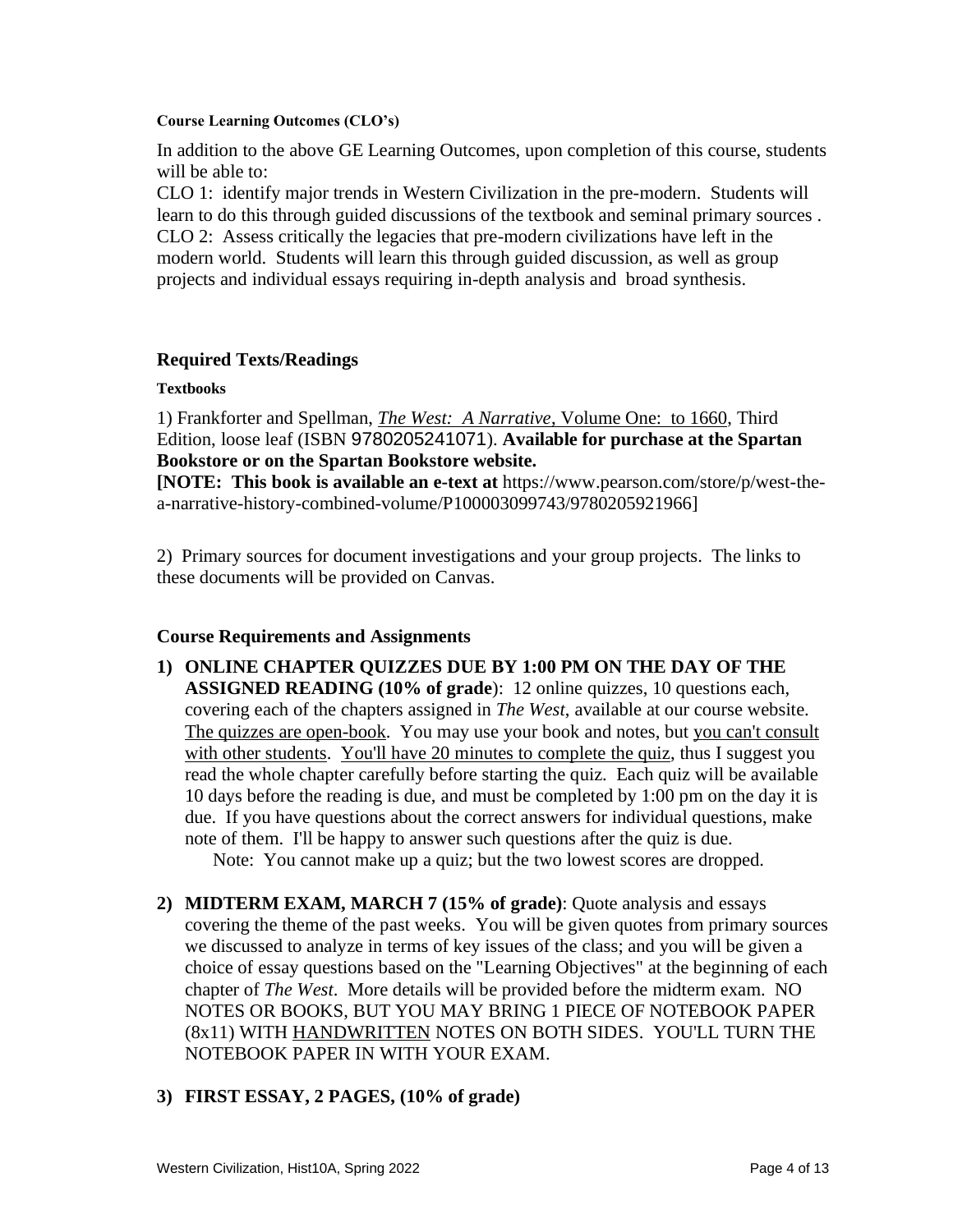**\* DUE APRIL 4, AT THE BEGINNING OF CLASS, BRING HARD COPY TO CLASS FOR PEER REVIEW (10% of grade):** Essay on philosopher from the Philosophical Dialogue group projects. In this essay, you will choose one quote from your philosopher to analyze his views. Specific requirements are posted on Canvas and discussed well ahead of time.

**\*DUE APRIL 11, REVISED ESSAY, submit on Canvas at 1:00pm; put in comments on Canvas** a paragraph on what you decided to revise—or not to revise and why.

**NOTE: 5 points will be deducted from your paper grade if you do not share a draft with me and participate in the peer review on April 4.**

- **4) SECOND ESSAY, DUE 5:00PM ON SUNDAY, MAY 22 ON CANVAS (5 PAGES) (20% of grade)**: Essay based on one of the debate topics. For this essay, students will consider how one key aspect of the medieval period represents continuity or a break with the ancient period. Specific requirements for the second essay are posted on Canvas.
- **5) FINAL EXAM, FRIDAY, MAY 20, 12:15PM-2:30PM (20% of grade)**: Quote analysis and essays covering the theme of the past weeks. You will be given quotes from primary sources we discussed to analyze in terms of key issues of the class; and you will be given a choice of essay questions based on the "Learning Objectives" at the beginning of each chapter of *The West*. More details will be provided before the final exam. NO NOTES OR BOOKS, BUT YOU MAY BRING 1 PIECE OF NOTEBOOK PAPER (8x11) WITH HANDWRITTEN NOTES ON BOTH SIDES. YOU'LL TURN THE NOTEBOOK PAPER IN WITH YOUR EXAM.

# **6) CLASS PARTICIPATION INCLUDING PROJECTS AND DOCUMENT INVESTIGATIONS (25% of grade):**

- You should come to class having done the assigned reading.
- For the textbook: Take notes especially on the questions listed as "Learning" Objectives" at the beginning of each chapter in the textbook. We'll be discussing these in class.
- Document Investigations due on Canvas at 1:00 pm on days we read primary sources: Complete thoughtfully a "Document Investigation" form (form and instructions available under "Assignments" at course website) for each source assigned.
	- o You'll get credit for completing each one (partial credit if you complete it late).
	- o I'll grade one early in the semester to give you feedback, and also at least once more during the semester (Think of this as being similar in function to an occasional "pop quiz.").
	- o At the end of the semester, I will review all of your document investigations. All of this will be part of your overall participation grade.
	- o Because the document investigations require you to interpret documents, you will be graded on thoughtfulness and effort, as well as accuracy.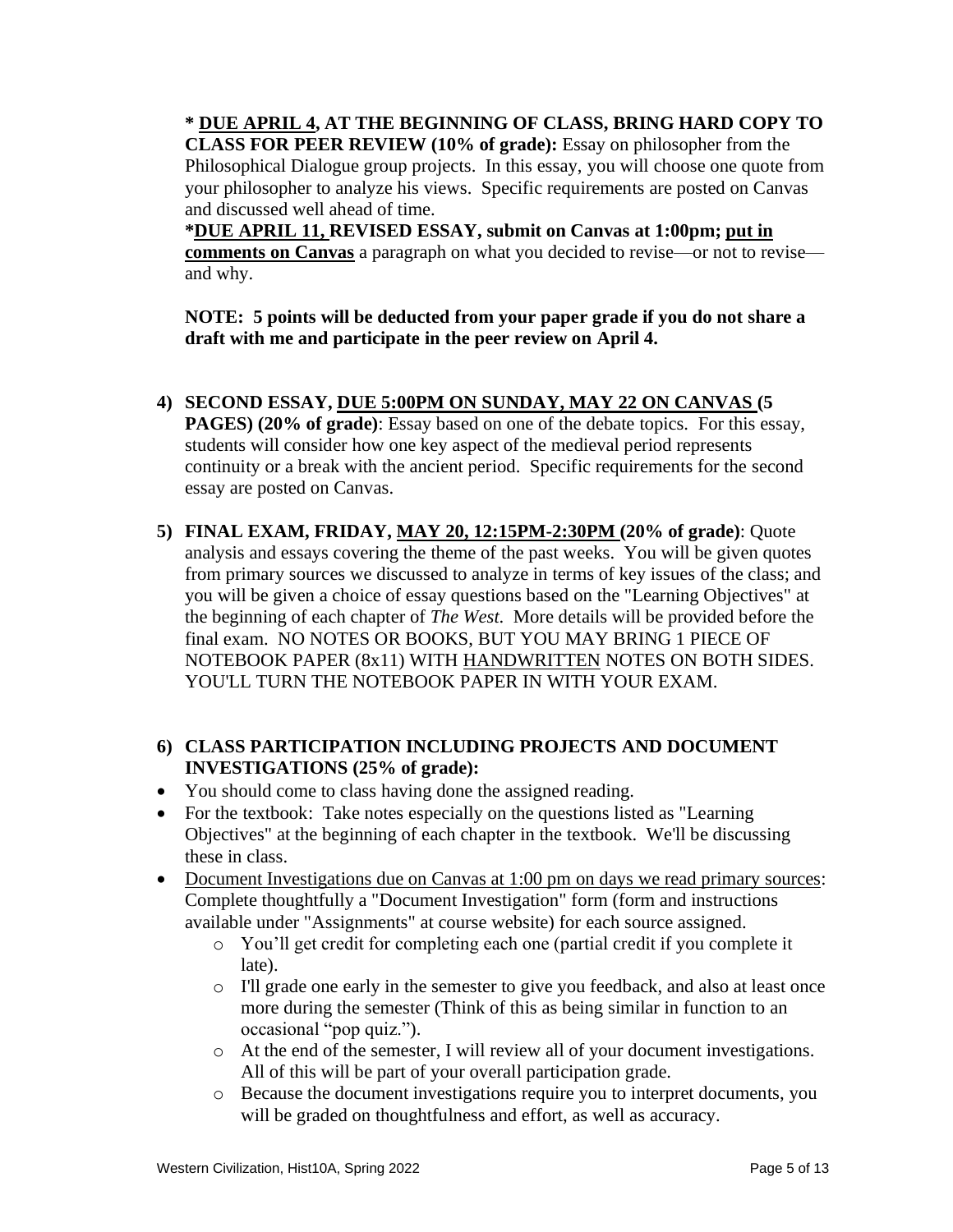• Group Projects: There will be two group projects that will involve substantial work over the course of several class meetings. You will be expected to work with the members of your group during class time and communicate with them outside of class to ensure that your group is prepared for the dialogues beginning March 16 and the debates beginning May 9. You will be assessed not only on the final product but on the process by which you got there. Specific requirements are available on Canvas and will be discussed well ahead of time.

If you have any technological issues (such as no mic), please let me know so we can figure out how to work around that.

This course focuses on learning through active engagement. The first five class sessions, held over Zoom, will be recorded and I'll post those recordings on Canvas. These will be an excellent resource if you want to review a class meeting or if you have to miss class. But viewing these recordings is not a replacement for participation. No in person classes will be recorded. If you have circumstances beyond your control that lead to you missing many classes, please talk to me as soon as possible so we can decide what sort of adjustments are appropriate for you to make up your participation

"Success in this course is based on the expectation that students will spend, for each unit of credit, a minimum of 45 hours over the length of the course (normally three hours per unit per week) for instruction, preparation/studying, or course related activities, including but not limited to internships, labs, and clinical practica. Other course structures will have equivalent workload expectations as described in the syllabus."

## **Final Examination or Evaluation**

**FINAL EXAM, FRIDAY, MAY 20, 12:15PM-2:30 PM (20% of grade)**: Quote analysis and essays covering the theme of the past weeks. You will be given quotes from primary sources we discussed to analyze in terms of key issues of the class; and you will be given a choice of essay questions based on the "Learning Objectives" at the beginning of each chapter of *The West*. More details will be provided before the final exam. NO NOTES OR BOOKS, BUT YOU MAY BRING 1 PIECE OF NOTEBOOK PAPER (8x11) WITH HANDWRITTEN NOTES ON BOTH SIDES. YOU'LL TURN THE NOTEBOOK PAPER IN WITH YOUR EXAM.

## **Grading Information**

#### **Assessment**

Central to the study of Western Civilization is the ability to use methods of the historian to identify, analyze and compare different historical perspectives and systems. Students will be assessed on their mastery of basic information from the textbook through chapter quizzes. A portion of the class grade will be based on thoughtful analysis of a variety of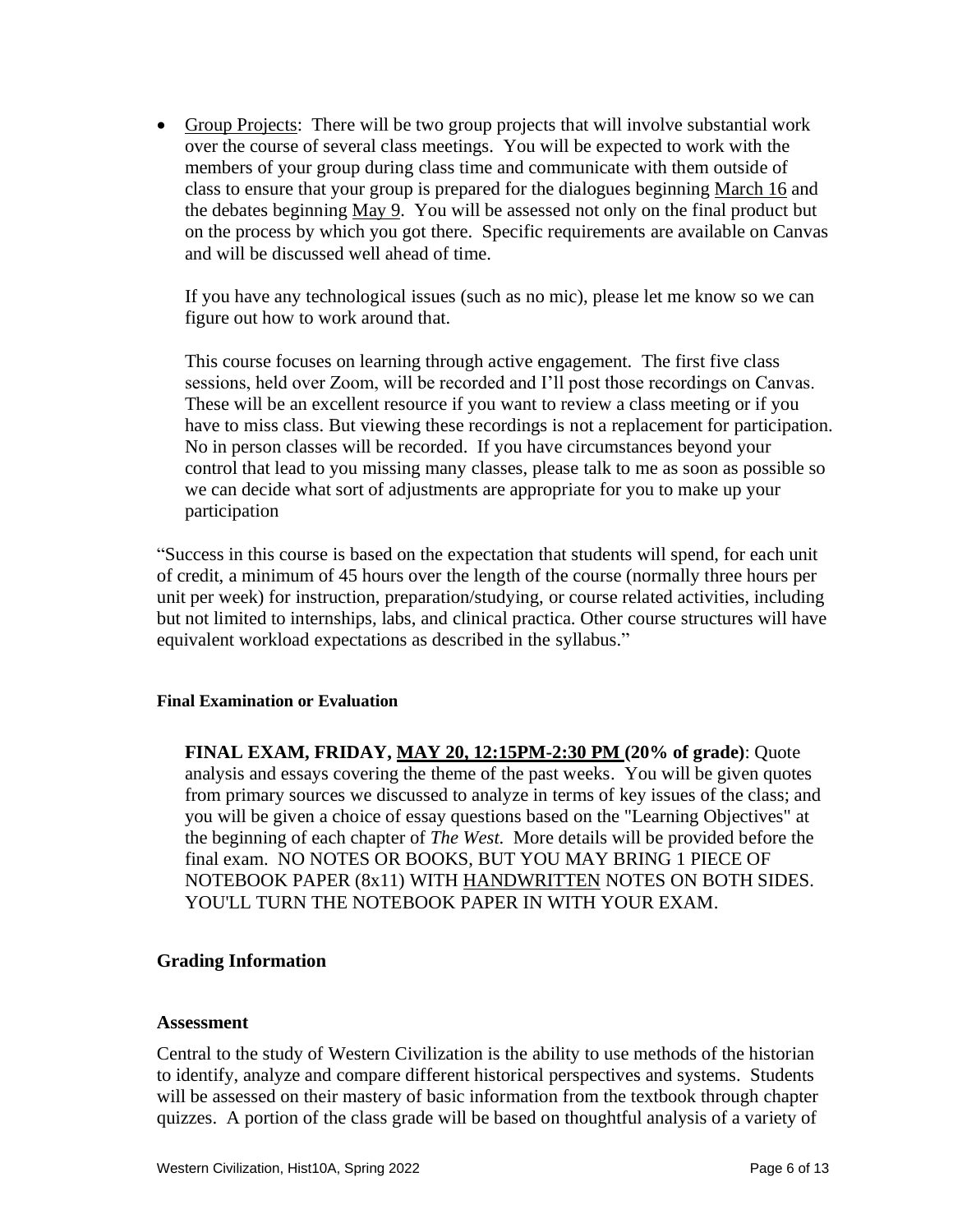historical sources, which will be assessed through in-class exercises and long-term projects. Students will also be expected to identify, synthesize and compare key phenomena in their essays and exams.

### **Determination of Grades**

Grades on assignments will be regularly updated on Canvas. You can always email with questions about your current grade.

#### **Letter grades are assigned as follows:**

A plus  $= 97$  to 100 points  $A = 93$  to 96.99 points A minus  $= 90$  to 92.99 points B plus  $= 87$  to 89.99 points  $B = 83$  to 86.99 points B minus  $= 80$  to 82.99 points C plus = 77 to 79.99  $C = 73$  to 76.99 points C minus  $= 70$  to 72.99 points D plus =  $67$  to  $69.99$  $D = 63$  to 66.99 points D minus  $= 60$  to 62.99 points  $F =$  below 60 points

#### **Weighting of Assignments**

Quizzes: 10%; Participation: 25%; Exams: 35% ; Essays: 30%.

## **Extra Credit Opportunities**

(can raise your final grade by up to 2%): Write a 3-page essay connecting a current news article or item of art or entertainment to issues and events studied in our class. The essay could explore various ways that knowledge of these past eras illuminates your thinking about this current moment. If you're interested in this option, come see me to work out the details.

#### **Policy on Late Work**

Late papers will be marked down 1/3 grade for each day late. For example, a B will be reduced to a B- if turned in one day late. I do not grant extensions except in cases of unforeseeable circumstances. If such circumstances arise, you should contact me immediately.

In order to get final grades in on time, the second essay will not be accepted late except in emergency circumstances. If such circumstances arise, you should contact me immediately.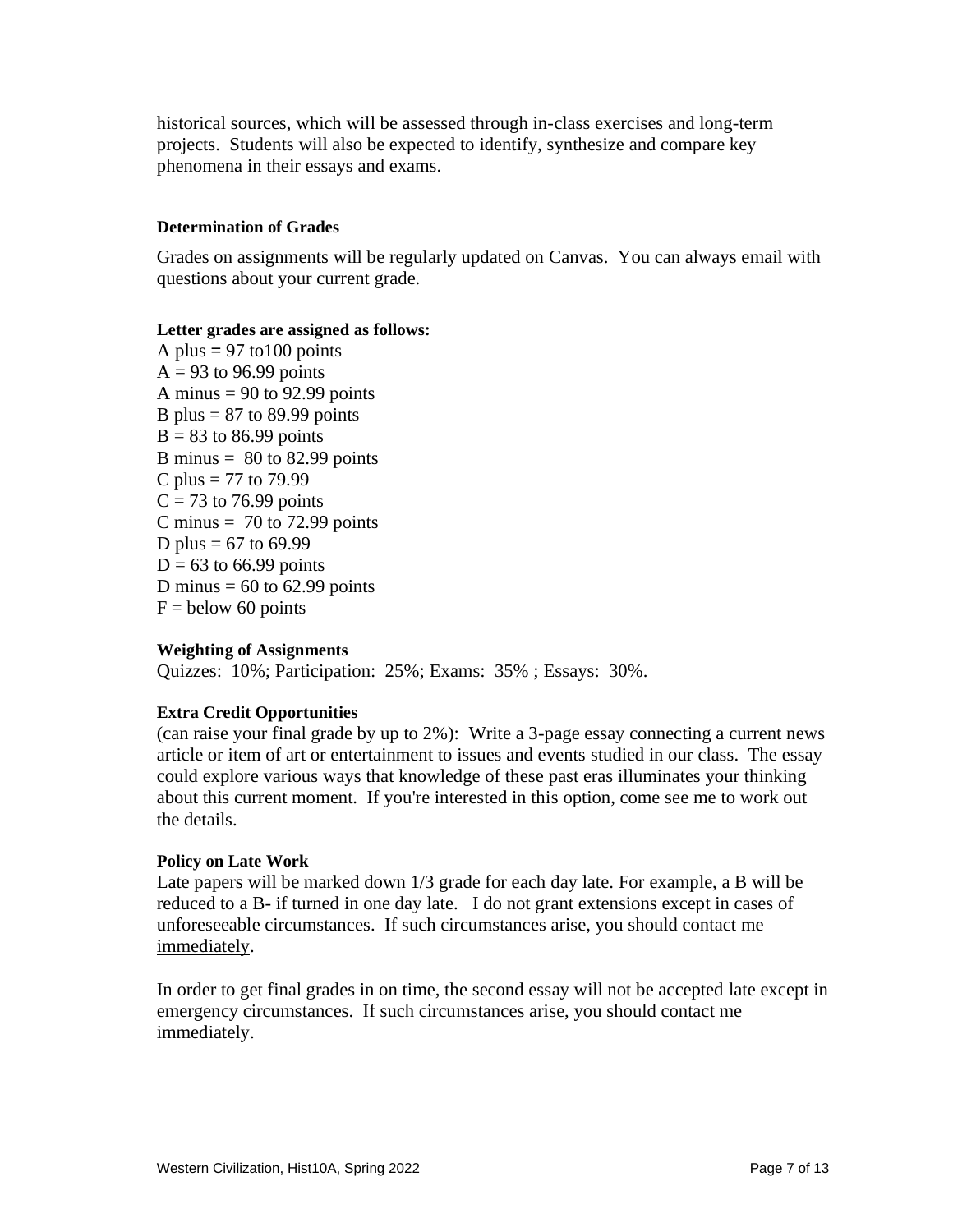### **Classroom Protocol**

You are expected to arrive to class on time. Do not use cellphones, texting, or email in class. You may bring food to class.

## **University Policies**

Per [University Policy S16-9](http://www.sjsu.edu/senate/docs/S16-9.pdf) *(http://www.sjsu.edu/senate/docs/S16-9.pdf)*, relevant information to all courses, such as academic integrity, accommodations, dropping and adding, consent for recording of class, etc. is available on Office of Graduate and Undergraduate Programs' [Syllabus Information](http://www.sjsu.edu/gup/syllabusinfo/) web page at http://www.sjsu.edu/gup/syllabusinfo/". Make sure to visit this page, review and be familiar with these university policies and resources.

## **Recording Zoom Classes**

This course or portions of this course (i.e., lectures, discussions, student presentations) will be recorded for instructional or educational purposes. The recordings will only be shared with students enrolled in the class through Canvas. The recordings will be deleted at the end of the semester. If, however, you would prefer to remain anonymous during theserecordings, then please speak with the instructor about possible accommodations (e.g., temporarily turning off identifying information from the Zoom session, including student name and picture, prior to recording).

#### Students are not allowed to record without instructor permission

Students are prohibited from recording class activities (including class lectures, office hours, advising sessions, etc.), distributing class recordings, or posting class recordings. Materials created by the instructor for the course (syllabi, lectures and lecture notes, presentations, etc.) are copyrighted by the instructor. This university policy (S12-‐7) is in place to protect the privacy of students in the course, aswell as to maintain academic integrity through reducing the instances of cheating. Students who record, distribute, or post these materials will be referred to the Student Conduct and Ethical Development office. Unauthorized recording may violate university and state law. It is the responsibility of students that require special accommodations or assistive technology due to a disability to notify the instructor.

# **Hist10A-01 / Western Civilization, Spring 2022 Schedule**

*The schedule is subject to change with fair notice via email and in class.*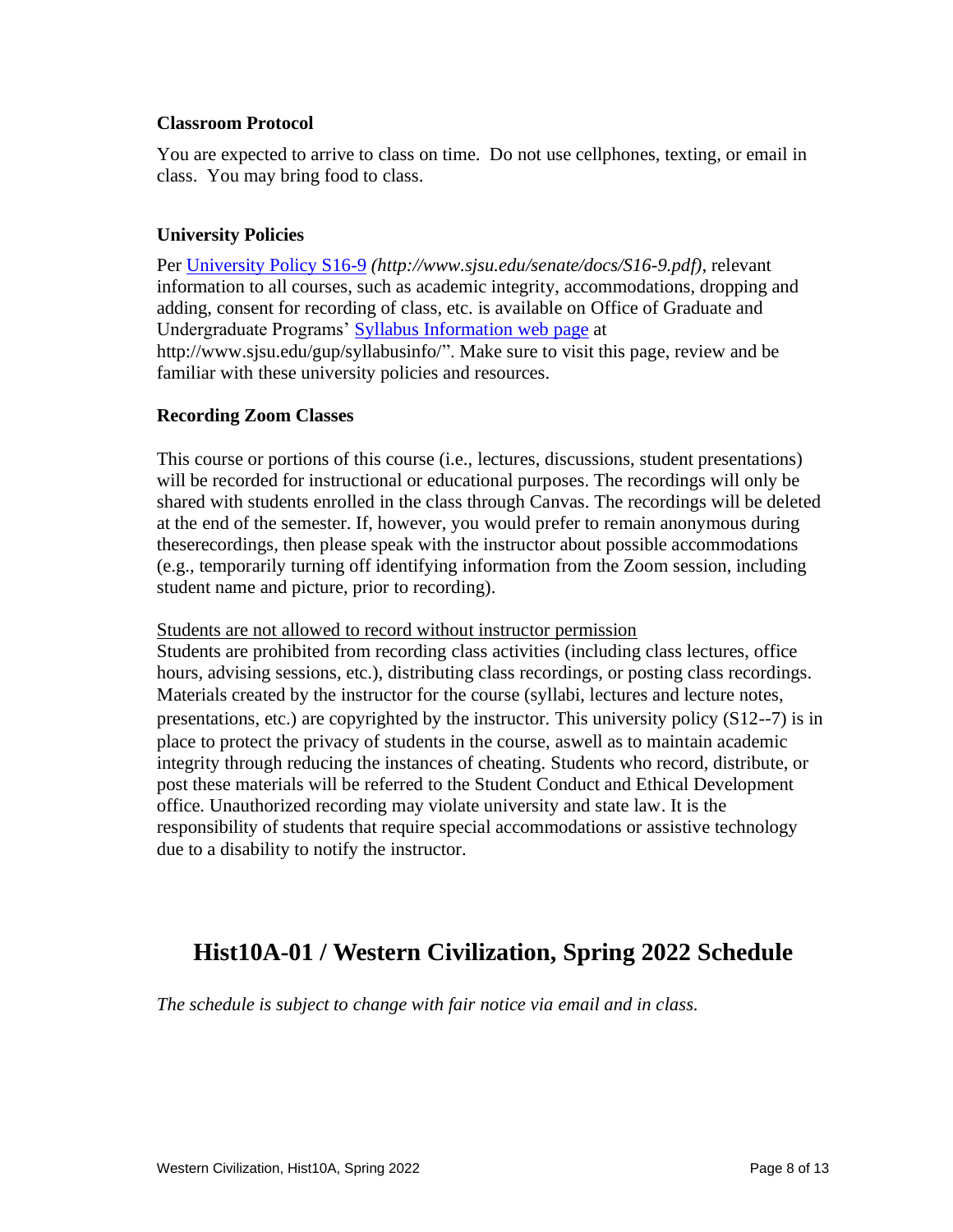**Table 1 Course Schedule**

| <b>Week</b>    | <b>Date</b>                                  | <b>Topics, Readings, Assignments, Deadlines</b>                                                                                                                                                                                                                                                                                                                                                                                                                                                                                                                                            |
|----------------|----------------------------------------------|--------------------------------------------------------------------------------------------------------------------------------------------------------------------------------------------------------------------------------------------------------------------------------------------------------------------------------------------------------------------------------------------------------------------------------------------------------------------------------------------------------------------------------------------------------------------------------------------|
| $\mathbf{1}$   | Jan. 26<br>(via Zoom)                        | Introduction: Why study the ancient past?                                                                                                                                                                                                                                                                                                                                                                                                                                                                                                                                                  |
| $\overline{2}$ | Jan. 31<br>(via Zoom)                        | PART I: FROM STONE AGE TO THE END OF<br><b>ROME</b><br>Piecing together the clues                                                                                                                                                                                                                                                                                                                                                                                                                                                                                                          |
| $\overline{2}$ | Feb. 2<br>(via Zoom)                         | <b>Civilizations: Why Bother?</b><br>Reading: The West, Chs. 1 and 2<br>DUE BY 1:00 PM: Online Quizzes on Chs. 1 and 2 at Canvas<br>Note: For all textbook readings, use the "Learning Objectives" at the<br>beginning of the chapter to guide your reading.                                                                                                                                                                                                                                                                                                                               |
| 3              | Feb. 7<br>(via Zoom)                         | <b>Power and Friendship in Ancient Sumer</b><br>Reading: "The Epic of Gilgamesh," LINK IN CANVAS<br>DUE BY 1:00 PM ON CANVAS: Document Investigation (form<br>and instructions available under "Assignments" at course website)<br>Note: You should type up a document investigation sheet for every<br>primary source you read and submit it on Canvas. I'll grade one early<br>in the semester to give you feedback, and also at least once more<br>during the semester (you can think of these as pop quizzes). I'll also<br>review all of your submissions at the end of the semester. |
| 3              | Feb. 9<br>(via Zoom)                         | Ancient Babylon: What can we learn from law codes?<br>Reading: "The Code of Hammurabi," LINK IN CANVAS<br>DUE BY 1:00 PM ON CANVAS: Document Investigation<br>(form and instructions available under "Assignments")                                                                                                                                                                                                                                                                                                                                                                        |
| $\overline{4}$ | Feb. 14<br>(begin in-<br>person<br>meetings) | <b>War and Peace in Ancient Greece</b><br>Reading: The West, Chs. 3 and 4<br>DUE BY 1:00 PM: Online Quizzes on Chs. 3 and 4 at Canvas                                                                                                                                                                                                                                                                                                                                                                                                                                                      |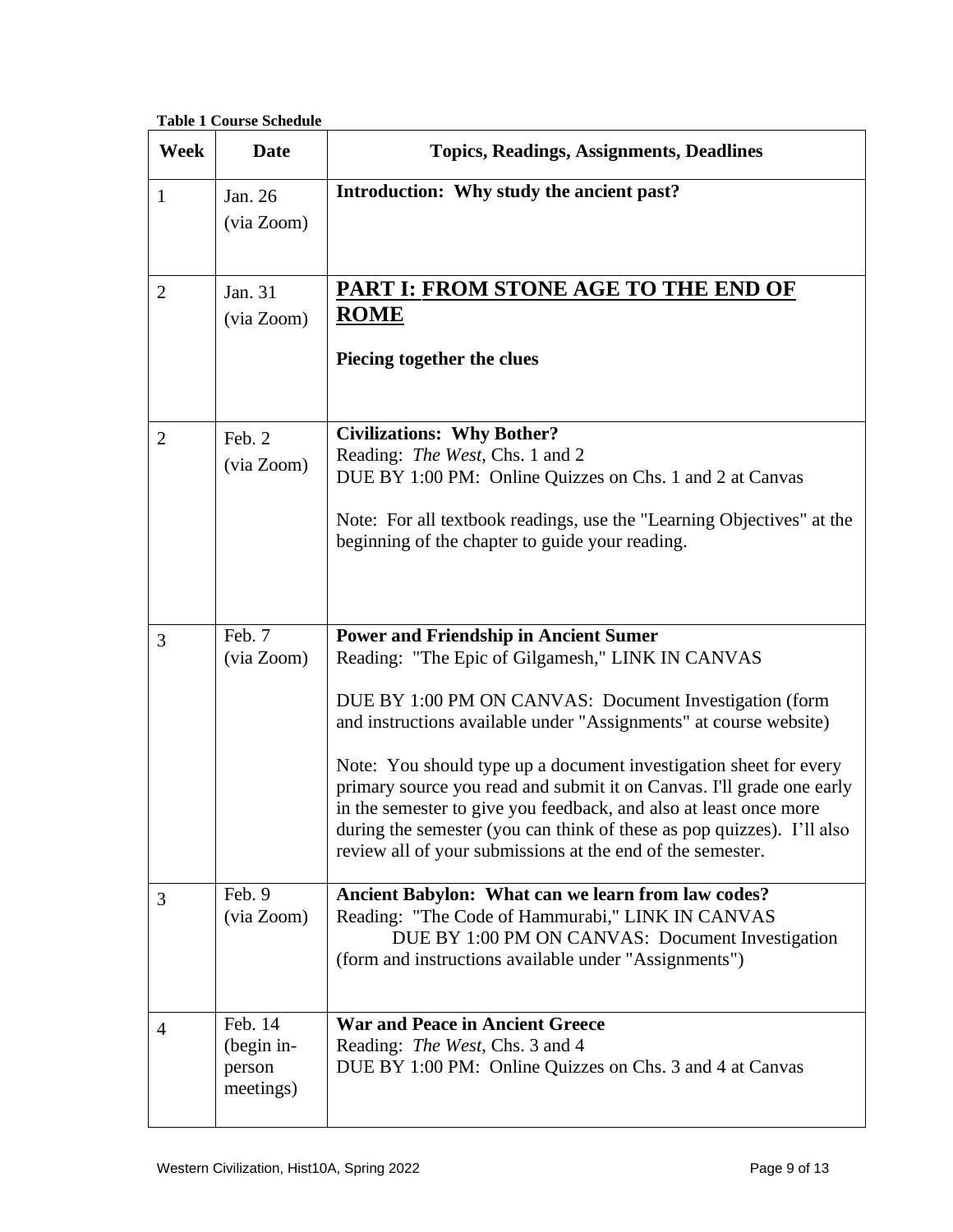| Week           | <b>Date</b> | <b>Topics, Readings, Assignments, Deadlines</b>                                                                                                                                                                                                                                                                                                            |
|----------------|-------------|------------------------------------------------------------------------------------------------------------------------------------------------------------------------------------------------------------------------------------------------------------------------------------------------------------------------------------------------------------|
| $\overline{4}$ | Feb. 16     | <b>Greek Experiments</b><br>Reading: Plutarch, "Life in Sparta," LINK IN CANVAS; AND<br>Thucydides, "Pericles Funeral Oration," LINK IN CANVAS<br>DUE BY 1:00 PM ON CANVAS: Document Investigation<br>for each source (form and instructions available under<br>"Assignments")                                                                             |
| 5              | Feb. 21     | The World According to the Greeks<br>No new reading due                                                                                                                                                                                                                                                                                                    |
| 5              | Feb. 23     | <b>Rome: From Republic to Empire</b><br>Reading: The West, Chs. 5 and 6<br>DUE BY 1:00 PM: Online Quizzes on Chs. 5 and 6 at Canvas                                                                                                                                                                                                                        |
| 6              | Feb. 28     | <b>Romanitas: Being Roman</b><br>Reading: Livy, "The Rape of Lucretius and the Origins of the<br>Republic," LINK IN CANVAS; AND Polybius,"Why Romans and<br>not Greeks Govern the World" LINK IN CANVAS.<br>DUE BY 1:00 PM ON CANVAS: Document Investigation for each<br>source (form and instructions available under "Assignments")                      |
| 6              | Mar. 2      | Open Office Hours; Time to study for midterm exam                                                                                                                                                                                                                                                                                                          |
| $\tau$         | Mar. 7      | <b>Midterm Examination</b><br>*analysis of quotes/ essays on themes from<br>reading/lecture/discussion.                                                                                                                                                                                                                                                    |
| $\overline{7}$ | Mar. 9      | PART II: INVESTIGATING ANCIENT ANSWERS<br><b>TO BIG QUESTIONS</b><br>Reading: Assigned readings by your philosopher.<br><b>Start preparing for Philosophical Dialogue:</b><br>Students will explore in depth major Greek and Roman philosophers.<br>Guidelines and readings will made available and discussed well<br>ahead of time.<br>DO NOT MISS CLASS! |
| 8              | Mar. 14     | <b>Preparing for Philosophical Dialogue</b><br>DO NOT MISS CLASS!                                                                                                                                                                                                                                                                                          |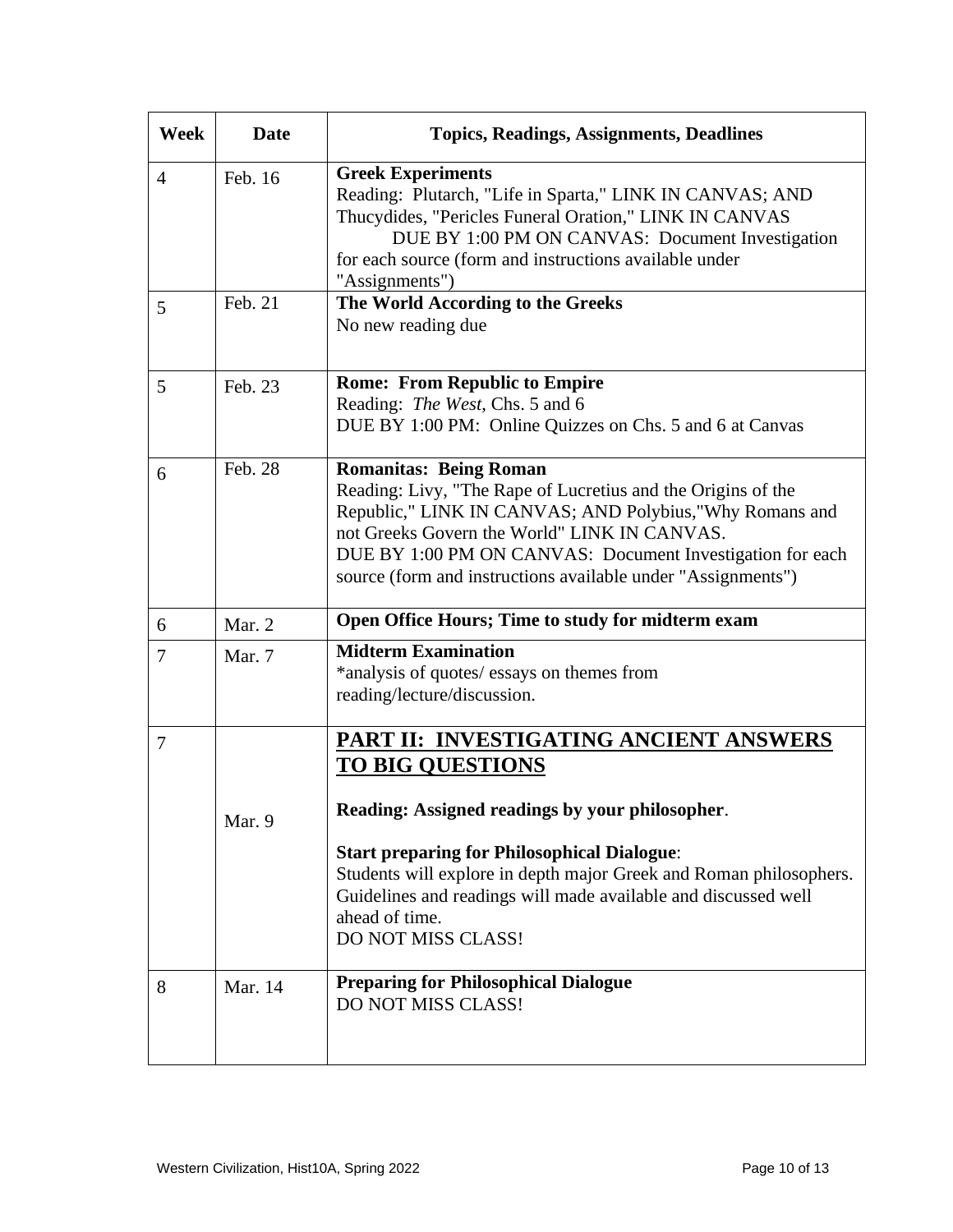| <b>Week</b> | <b>Date</b>         | <b>Topics, Readings, Assignments, Deadlines</b>                                                                                                                                                                                                                                                                                           |
|-------------|---------------------|-------------------------------------------------------------------------------------------------------------------------------------------------------------------------------------------------------------------------------------------------------------------------------------------------------------------------------------------|
| 8           | Mar. 16             | <b>Philosophical Dialogue</b><br>DO NOT MISS CLASS!                                                                                                                                                                                                                                                                                       |
| 9           | Mar. 21             | Wrap up of Philosophical Dialogue and the Ancient World<br>DO NOT MISS CLASS!                                                                                                                                                                                                                                                             |
| 9           | Mar. 23             | PART III: THE RISE AND FALL OF MEDIEVAL<br><b>EUROPE</b><br>New Civilizations in the Empire: The Rise of Christianity<br>Reading: The West, Ch. 7, pp. 189-197<br>NOTE: no quiz due until April 6.                                                                                                                                        |
| 10          | Mar. 28-<br>Mar. 30 | <b>SPRING BREAK</b>                                                                                                                                                                                                                                                                                                                       |
| 11          | Apr. 4              | <b>WRITING WORKSHOP</b><br>Peer Review in Class<br>DUE AT THE BEGINNING OF CLASS (bring hardcopy to class):<br>2-page essay on philosopher from the Philosophical Dialogue.<br>Guidelines are posted on Canvas and will be discussed well ahead of<br>time (5 points deducted for not bringing draft or participating in peer<br>review). |
| 11          | Apr. 6              | The Roman Empire Falls Apart?<br>Reading: The West, Ch. 7, pp. 197-217; ch. 8 (all)<br>DUE BY 1:00 PM: Online Quizzes on Chs. 7 and 8 at Canvas                                                                                                                                                                                           |
| 12          | Apr. 11             | Who were the barbarians at the gates?<br>No new reading; get started on next readings<br>DUE AT 1:00 PM ON CANVAS: Revised essay (plus provide in<br>Comment section on Canvas paragraph on what you revised—or<br>decided not to revise and why.)                                                                                        |
| 12          | Apr. 13             | <b>Early Medieval Worlds</b><br>Reading: "Prologue of the Corpus Juris Civilis," LINK IN<br>CANVAS; AND "The Quran," LINK IN CANVAS, AND Einhard,<br>"Life of Charlemagne," LINK IN CANVAS.<br>DUE AT 1:00 PM ON CANVAS: Document Investigation for each<br>source (form and instructions available under "Assignments")                  |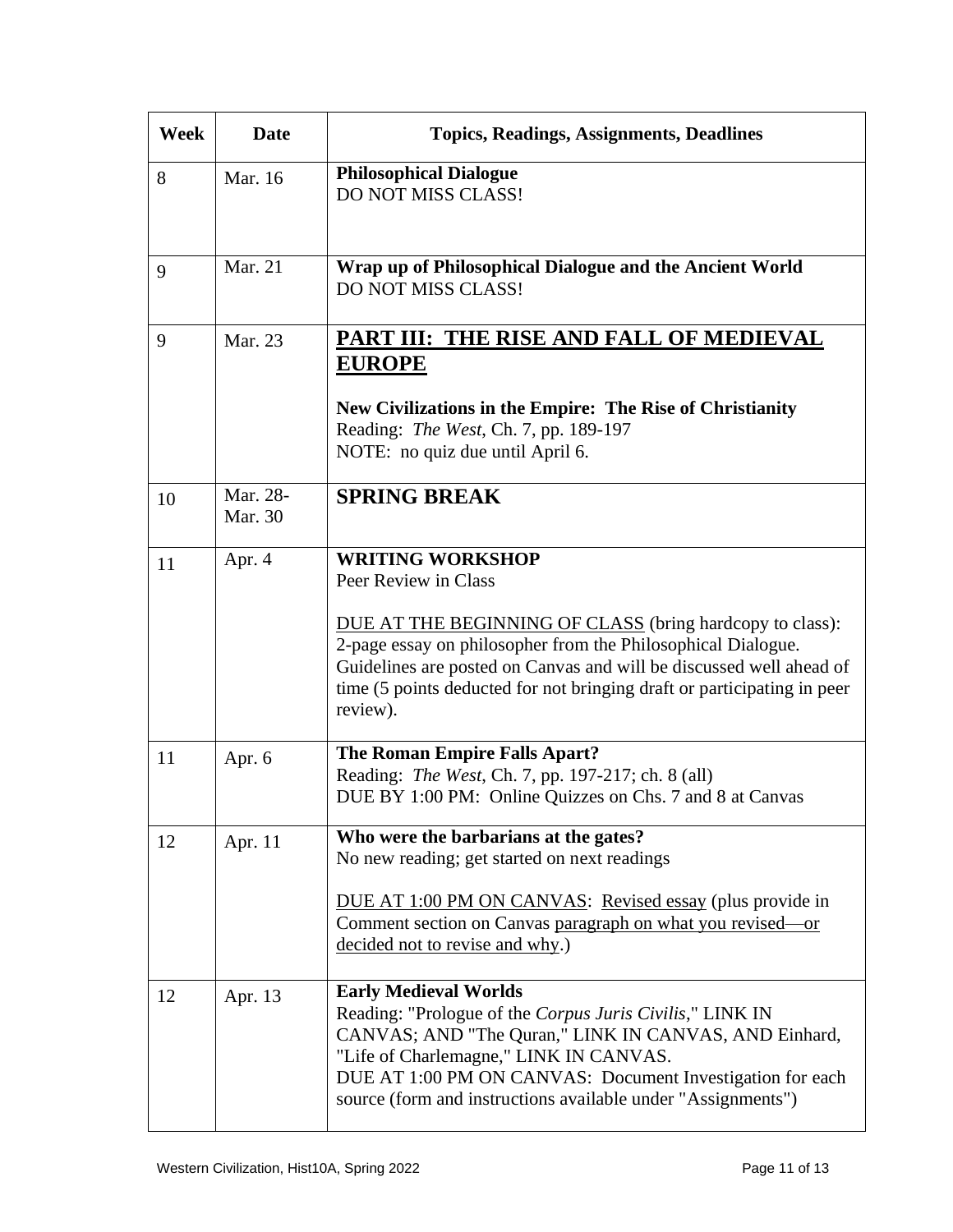| Week | <b>Date</b> | <b>Topics, Readings, Assignments, Deadlines</b>                                                                                                                                                                                                                                                                                                                                                                                                              |
|------|-------------|--------------------------------------------------------------------------------------------------------------------------------------------------------------------------------------------------------------------------------------------------------------------------------------------------------------------------------------------------------------------------------------------------------------------------------------------------------------|
| 13   | Apr. 18     | <b>A Medieval Synthesis</b><br>Reading: The West, Chs. 9 and 10<br>DUE BY 1:00 PM: Online Quizzes on Chs. 9 and 10 at Canvas                                                                                                                                                                                                                                                                                                                                 |
| 13   | Apr. 20     | <b>Faith and Reason in the Middle Ages</b><br>Reading: Fulcher of Chartres, "Chronicle of the First Crusade" LINK<br>IN CANVAS; AND " Professor Abelard Confronts Bernard of<br>Clairvaux, c. 1140," LINK IN CANVAS<br>DUE AT 1:00 PM ON CANVAS: Document Investigation for each<br>source (form and instructions available under "Assignments")                                                                                                             |
| 14   | Apr. 25     | <b>From Pestilence to Renaissance</b><br>Reading: The West, Chs. 11 and 12<br>DUE BY 1:00 PM: Online Quizzes on Chs. 11 and 12 at Canvas                                                                                                                                                                                                                                                                                                                     |
| 14   | Apr. 27     | From Pestilence to Renaissance (con't)<br>Reading: Flagellants Attempt to Ward Off the Black Death, 1349,<br>LINK IN CANVAS; AND University of Paris Medical Faculty,<br>Writings on the Plague, LINK IN CANVAS; NOTE: Just read first<br>few pages--stop at "68. The Astrological Cuases of the Plague,<br>Geoffrey De Meaux."<br>DUE AT 1:00 PM ON CANVAS: Document Investigation for each<br>source (form and instructions available under "Assignments") |
| 15   | May 2       | PART IV: HOW DARK WERE THE DARK AGES?<br><b>Start preparing for Scholastic Debate</b><br>Students will develop arguments about how key phenomena of the<br>Middle Ages fit (or don't fit) into the history of Western Civilization.<br>Guidelines and readings will be made available and discussed well<br>ahead of time.<br>DO NOT MISS CLASS!                                                                                                             |
| 15   | May 4       | <b>Prepare for Scholastic Debate</b><br>DO NOT MISS CLASS!                                                                                                                                                                                                                                                                                                                                                                                                   |
| 16   | May 9       | <b>Scholastic Debates</b><br>DO NOT MISS CLASS!                                                                                                                                                                                                                                                                                                                                                                                                              |